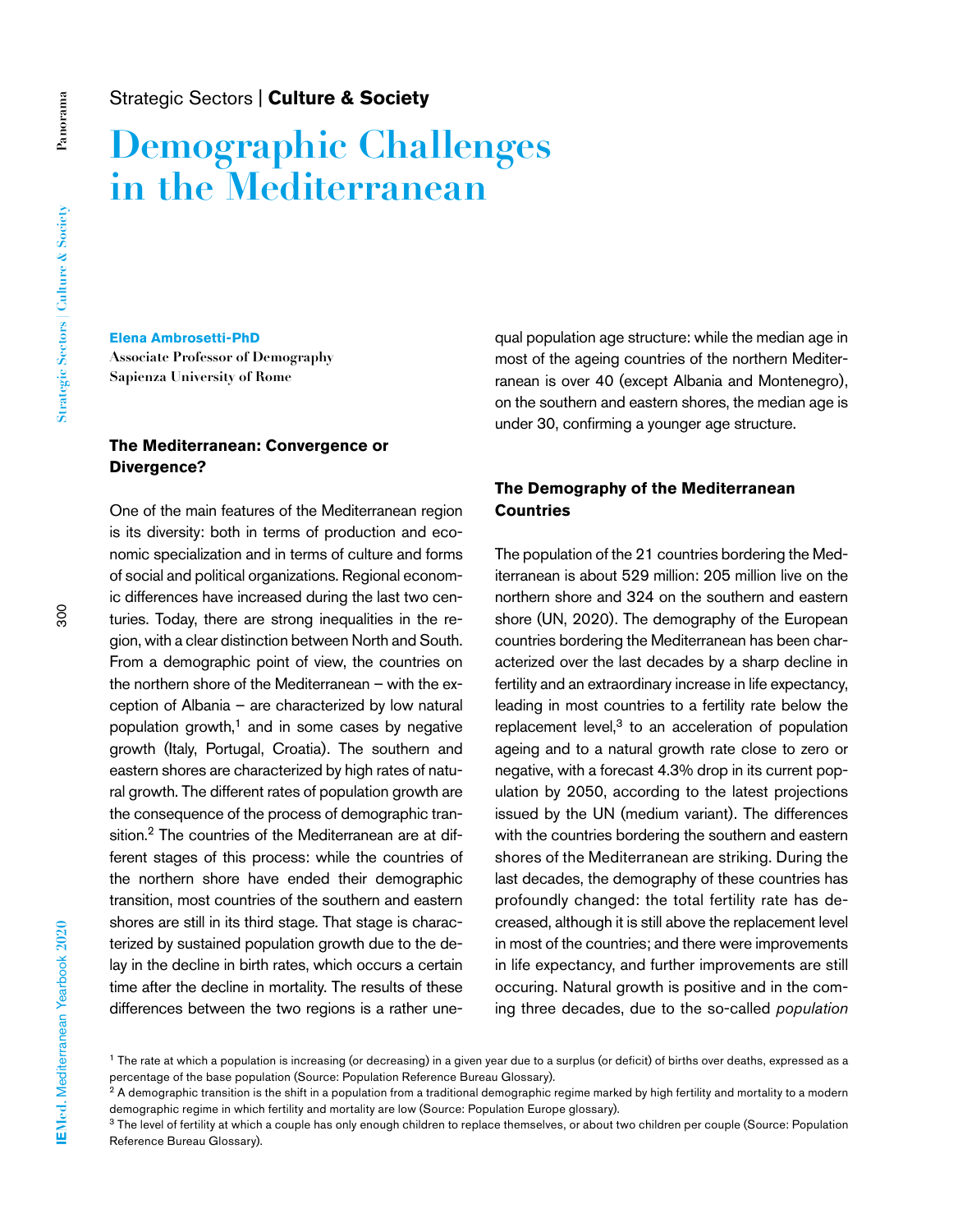

Source: Prepared by the author using UN data (2019).



Source: Prepared by the author using UN data (2019)..

**Panorama**

 $P<sub>anor</sub>ana$ 

**Strategic Sectors | Culture & Society**

Strategic Sectors | Culture & Society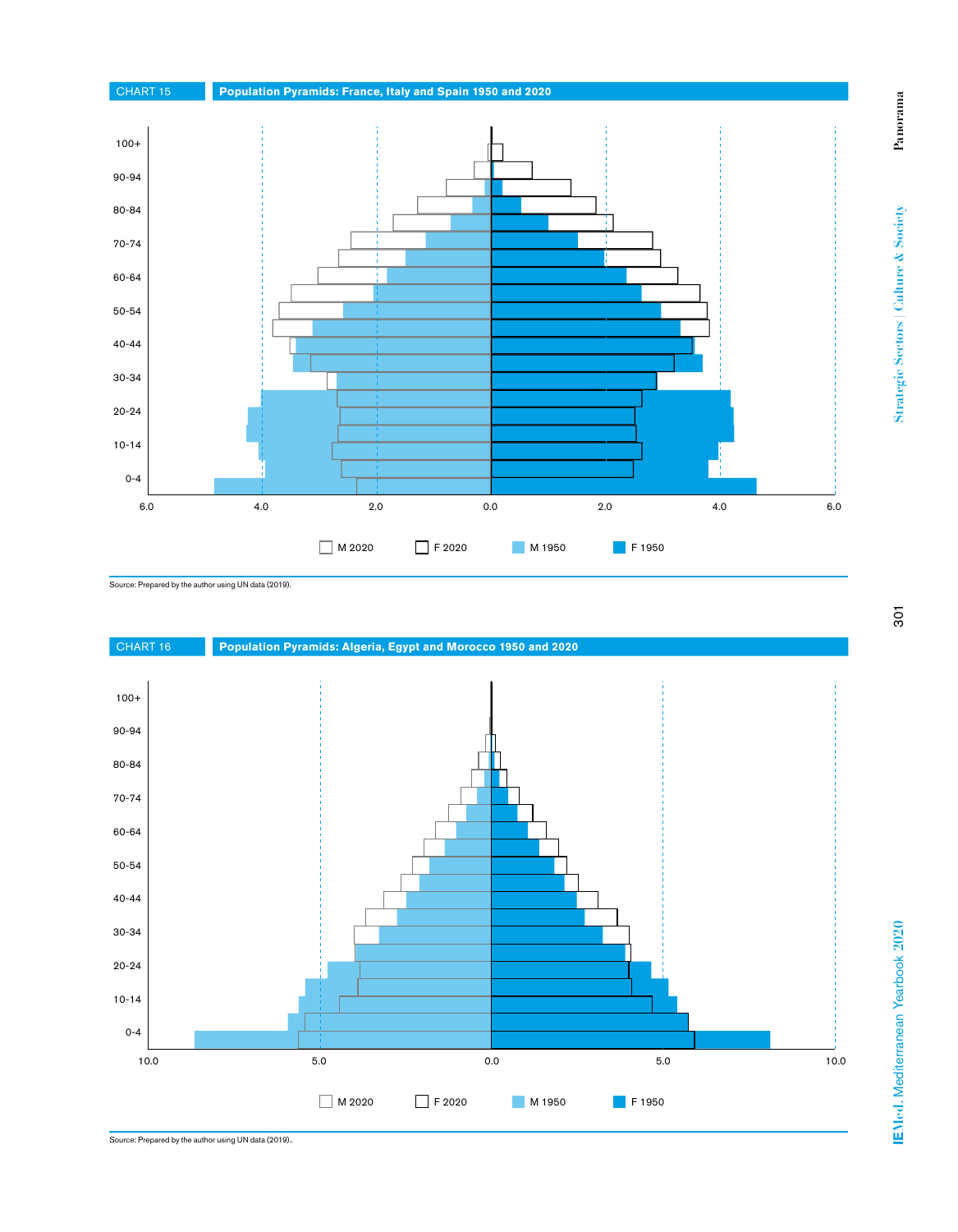*momentum*, 4 the population will increase by about 22% (UN, 2019). As a consequence, in the next 30 years (2020-2050), the population of the Mediterranean region will increase by 90 million inhabitants, reaching 611 million. In 2050, one third of the Mediterranean population will live on the northern shore, and two thirds on the southern and eastern shores.

A comparison of the population pyramids of three North African countries, i.e. Algeria, Morocco and Egypt with that of three southern European countries, i.e. Spain, France and Italy (Charts 15 and 16) in 1950 and 2020 shows significant differences in space and time. In the countries of southern Europe, in 70 years there has been a sharp decline in fertility (base of the pyramid) and a significant increase in life expectancy (top of the pyramid) that has led to population ageing; in the North African countries, there was also a decline in fertility (base of the pyramid) and an increase in life expectancy, but both phenomena are much less marked. This implies that in southern European countries, population growth is now ensured by the positive migratory balance, while in the countries of North Africa, on the other hand, population growth is ensured by the natural balance. The southern and eastern shores of the Mediterranean are therefore much more dynamic, from a demographic point of view, than the northern shores.

#### **Future Challenges**

#### *The Demographic Dividend*

In the Mediterranean countries, as elsewhere in the world, one of the consequences of the process of demographic transition is the uneven evolution of an important demographic indicator: the dependency ratio.5 This indicator is particularly relevant during the demographic transition process, more specifically during the declining birth rate phase. In fact, birth rate decline implies a decrease in the population aged 0-14 compared to the adult working age population (15-64). The *demographic dividend* has been defined as the potential for economic growth that can

result from changes in the age structure of a population, especially when the share of the working age population (15 to 64) is higher than the non-working age share of the population. The demographic dividend can have very significant economic and behavioural consequences. From an economic point of view, it has a positive impact on the workforce, which increases in relative terms compared to the young dependent population, and it also has a positive impact on savings and production capacity per capita. From a behavioural point of view, Bloom and colleagues (2003) identified three effects: first, the increase in women's participation in the labour market following the reduction in the birth rate implies a further decrease in the dependency ratio. Secondly, the decrease in the average number of children per woman opens up the possibility for families and governments to invest more in quality (i.e. children's education and health) than in dealing with the quantity of children. Finally, since in traditional societies with underdeveloped welfare systems, young people are seen as an insurance for the older generations, the decline in young people can lead to increased pension savings. This process can also lead to an increase in economic growth due to the capital-intensive mechanism.

In southern European countries, population growth is now ensured by the positive migratory balance, while in the countries of North Africa, on the other hand, population growth is ensured by the natural balance

A look at the past and future development of the dependency ratio in the Mediterranean region from 1950 to 2050 (Chart 17) shows that it has fallen since the 1970s in southern Europe. However, since 2010, it has risen because of the increasing weight of the older population on the working-age population, and it will continue to rise in the future. In North

<sup>4</sup> The tendency for population growth to continue beyond the time that replacement-level fertility has been achieved because of the relatively high concentration of people in their childbearing years (Source: Population Reference Bureau Glossary).

<sup>&</sup>lt;sup>5</sup> Ratio of the economically dependent part of the population (children and persons aged 65 or over) to the working-age population (aged 15-64). The result is expressed as the number of persons under 15 and aged 65 or over per 100 persons aged 15-64. (Source: Ined Glossary)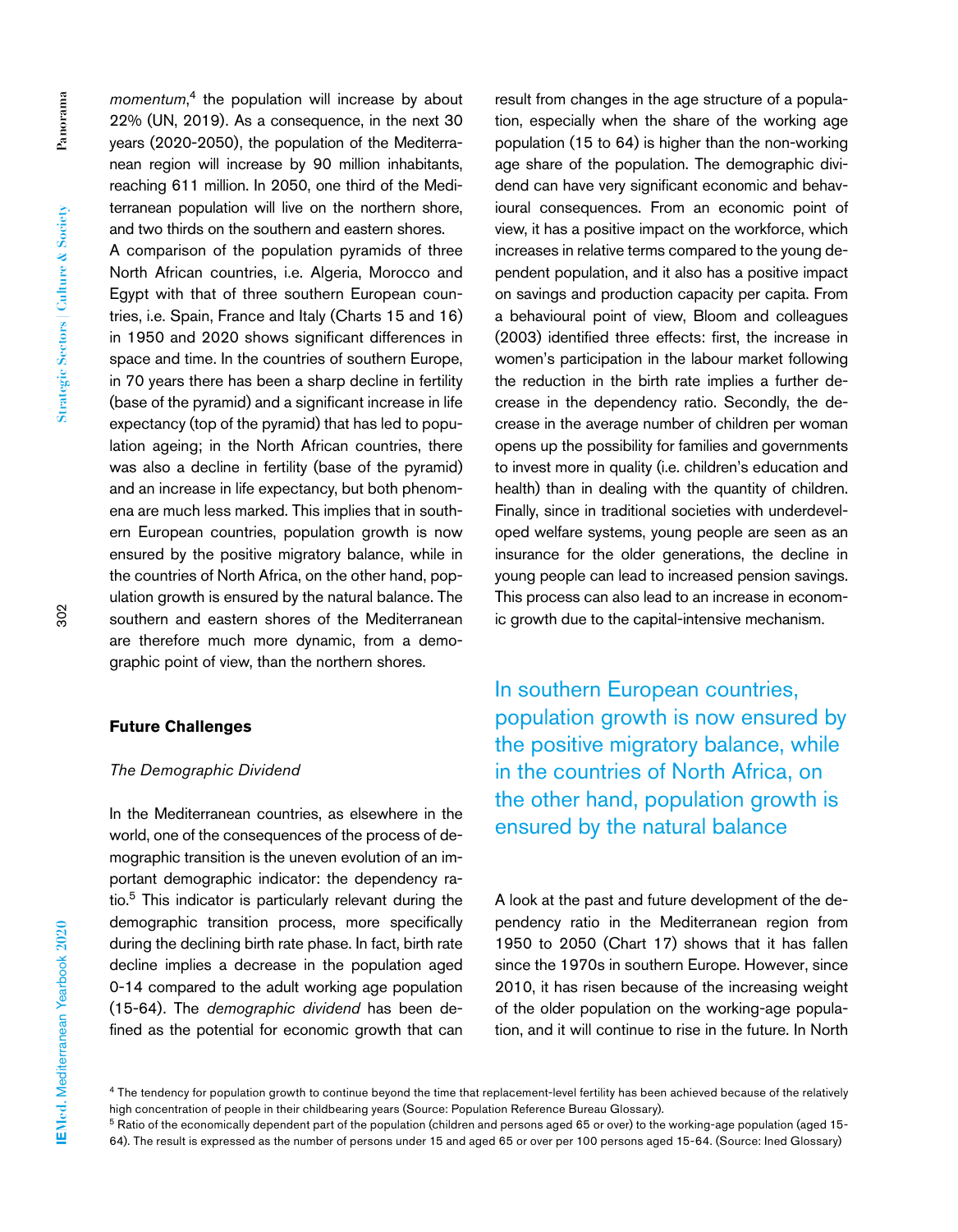

Source: Prepared by the author using UN data (2019)..

 $\Omega$  $10$  $20$ 30  $40$ 50 -  $60$ 70 - 80 - 90 - 10<sub>C</sub>

African and eastern Mediterranean countries, the dependency ratio has declined since the 1980s, witnessing a steep decline until 2005, when it reached very low levels (56%). It will remain at these levels for a couple of decades. For these countries to benefit from the demographic dividend, the necessary condition is that young adults entering the labour market find a job. This condition is highly dependent on the institutional and economic context of the countries where the demographic dividend occurs: the adoption of investment policies, the improvement of the quality of infrastructure, policies aimed at increasing the degree of specialization of the workforce, and also social and political stability, governance, human rights and gender equality are all essential to benefit from the demographic dividend in North African and eastern Mediterranean countries.

## *International Migration*

The region's migration scenario in the future could be characterized by strong migratory pressures, particularly from the migration of young adults from the southeastern Mediterranean to Europe. To address such a challenge, an alternative for the European countries to the migration policy paradigm based on securitization and solidarity with the poor, may be to (re-)open the legal channels of migration, for both humanitarian and economic migrants, in order to avoid economic and political conflicts in both the receiving and sending countries, which may cause crisis-related migration movements. At the European level, the re-opening of legal immigration channels would help receiving countries to cope with their domestic labour shortages, in particular with the segmentation of the labour market and the need to find care workers to respond to structural demographic ageing. Furthermore, it would help to recognize immigration as a structural phenomenon and not a transitory one, and, above all, to mitigate negative attitudes towards migrants, which have generally been exacerbated by a political discourse and policy actions dominated by security and emergency issues.

# *Population Ageing*

The phenomenon of population ageing is a consequence of positive developments in health and socioeconomic progress, which have increased life expectancy and lowered fertility rates. Population ageing brings a series of societal challenges for the future of the Mediterranean countries, which need to be tackled by policymakers through synergetic and systematic strategies. One of the major challenges is the sustainability of pension systems, threatened by the contemporaneous increase in the number of retirees and the decline in the size of the working-age population. An additional challenge posed by population